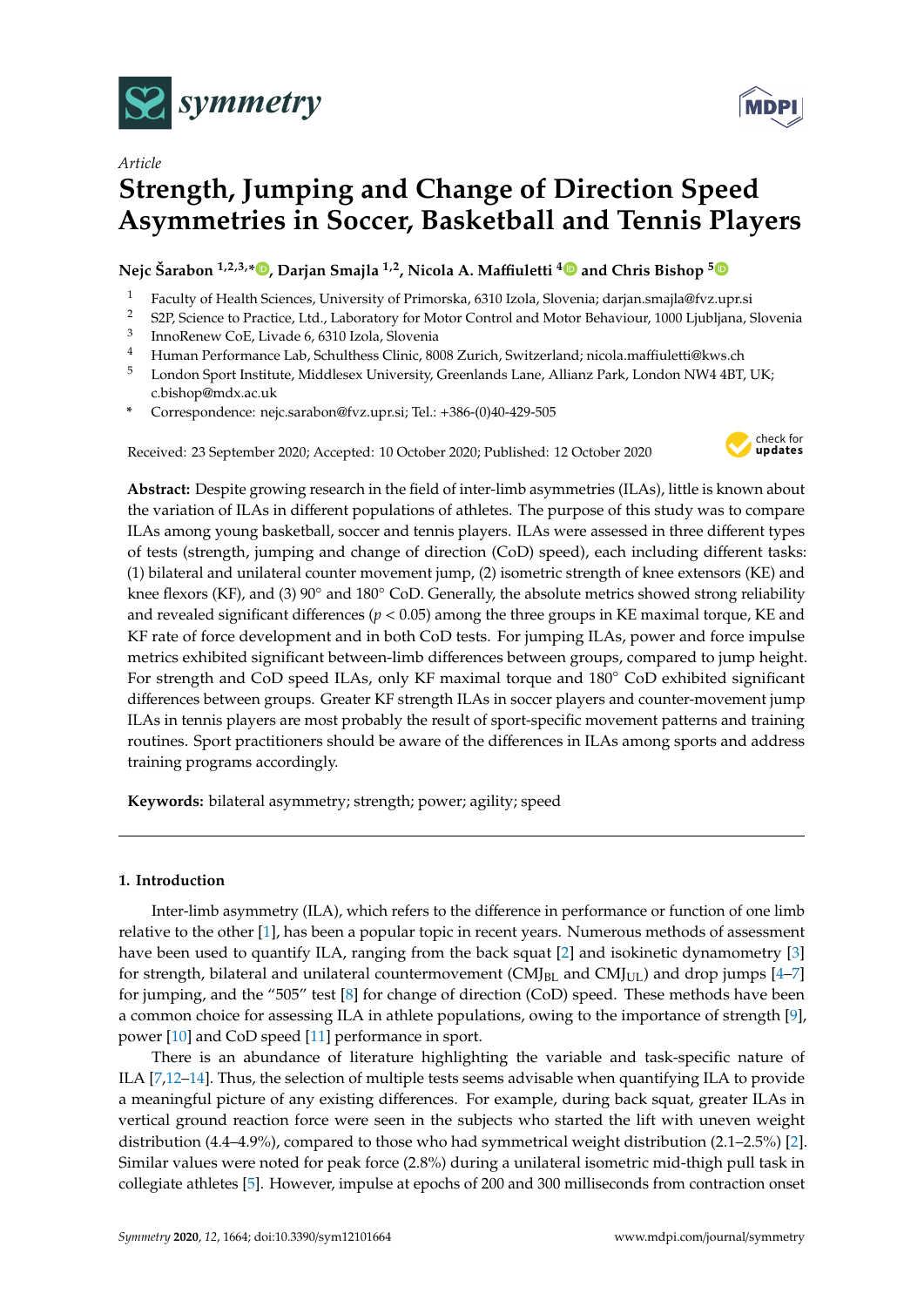showed much greater ILAs (6.0–7.2%) [\[13\]](#page-11-12). Jumping and CoD speed tasks have also shown varying levels of ILA [\[14\]](#page-11-10). For example, Lockie et al. (2014) reported ILA scores of 10.4, 5.1 and 3.3% for the  $CMJ<sub>UL</sub>$ , lateral and broad jump, respectively, which confirm the variability between unilateral jump tasks often reported in previous studies [\[5,](#page-11-11)[12,](#page-11-9)[13,](#page-11-12)[15\]](#page-11-13). For CoD speed, it has been suggested that total time may not be overly sensitive at detecting existing ILAs [\[8](#page-11-5)[,13](#page-11-12)[,16\]](#page-11-14), with mean values >3% rarely being reported. Thus, given the inherent differences in ILA values which may arise from different tests, it is advised that a battery of tests is used, rather than a single test, to provide a more meaningful picture of the task-specific nature of ILA.

Despite the abundant literature pertaining to the magnitude of ILAs [\[2,](#page-11-1)[7,](#page-11-4)[17,](#page-11-15)[18\]](#page-11-16), little is known about how ILA may vary between different populations of athletes. Comparison of ILAs between different populations of athletes can help providing guidelines for optimized training programmes, as specific movement patterns and training regimes in each sport may lead to different ILAs. Moreover, analysing ILAs with various tests on large samples of athletes can potentially reveal the most sensitive tests for ILA detection. Bishop et al. [\[8\]](#page-11-5) conducted an inter-sport comparison of professional soccer and cricket athletes, measuring jump ILAs with CMJ<sub>UL</sub> and drop jump. No significant differences in ILA were evident between sports for the  $CMJ_{UL}$ . However, cricket athletes showed significantly greater ILAs in jump height (11.5 vs. 6.5%) and reactive strength (10.4 vs. 5.9%) for the drop jump. Dos Santos et al. [\[19\]](#page-11-17) compared ILAs for total time and CoD deficit metrics (from the "505" test) between basketball, soccer, and cricket athletes. Total time exhibited ILAs of 3.3–4.8% across sports. In contrast, CoD deficit showed ILAs of 18.5–28.4% across sports. Collectively, these data indicate that jump height, reactive strength (unilateral drop jump) and CoD deficit ("505" test) may be useful metrics for detecting meaningful differences in ILAs between sports. However, further comparisons between sports are warranted.

All the aforementioned studies used healthy populations with relatively small sample sizes (less than 50 participants, with the exception of Dos'Santos et al. [\[19\]](#page-11-17) who evaluated 115 participants of both sexes from four different sports). Evaluating larger groups of athletes may provide a more meaningful picture of both the magnitude and direction of ILAs for sport-related comparisons. Strength, power and speed are important abilities for soccer [\[20\]](#page-11-18), basketball [\[21\]](#page-11-19) and tennis players [\[22\]](#page-11-20). Therefore, the aim of the present study was to compare different ILAs among a large sample of young basketball, soccer and tennis players, specifically considering three different types of tests (jumping, strength and CoD speed), each including different tasks: (a)  $CMJ_{BL}$  and  $CMJ_{UL}$  (b) isometric strength of knee extensors (KE) and knee flexors (KF), and (c) 90◦ and 180◦ CoD. The study idea was built around two practical questions: (1) which test and outcome measure has the best sensitivity to detect ILAs? (2) Are there sport-specific ILAs in young soccer, tennis, and basketball players that need special attention?

### **2. Materials and Methods**

### *2.1. Subjects*

A total of 268 young healthy male athletes from basketball ( $n = 101$ , 16.8  $\pm$  1.2 years, 188.7  $\pm$  8.5 cm,  $80.0 \pm 12.6$  kg, BMI: 22.4  $\pm$  2.6, training years: 6.6  $\pm$  2.5, left preferred: 83, right preferred: 18), soccer (n = 113, 16.7  $\pm$  1.2 years, 180.1  $\pm$  6.8 cm, 70.3  $\pm$  8.7 kg, BMI: 21.6  $\pm$  2.1, training years: 9.2  $\pm$  2.4, left preferred: 80, right preferred: 33) and tennis (n = 54, 16.2 ± 2.8 years, 177.1 ± 8.1 cm, 66.2 ± 10.9 kg, BMI:  $21.0 \pm 2.4$ , training years:  $9.1 \pm 3.5$ , left preferred: 39, right preferred: 15) were included in the study. Leg side preference was determined with the question: "Which leg do you use for take-off during unilateral jumping movements?" The main exclusion criteria were lower limb injuries in the past 6 months, any neurological disorders, low back pain or recent general illness. Subjects and their parents/guardians (in case subjects were under the age of 18) were informed about the testing procedures and provided written informed consent prior to commencing the study. Subjects were asked to refrain from intense physical activities at least 48 h prior to testing. The experiment was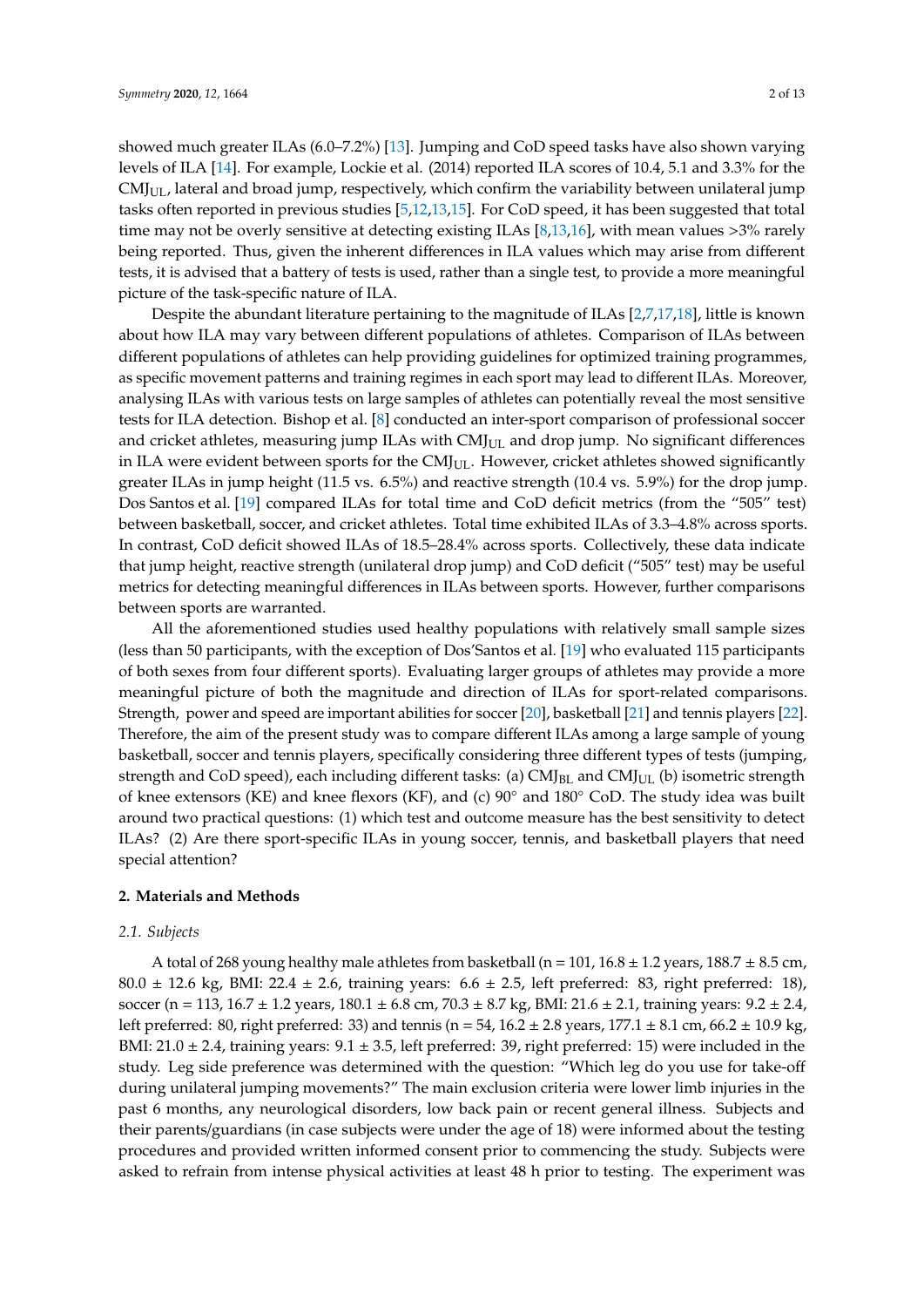approved by Slovenian Medical Ethics Committee (approval no. 0120-99/2018/5) and was conducted according to the Declaration of Helsinki.

#### *2.2. Study Design*

A cross sectional study was conducted to compare ILAs between evaluated sports. Absolute and relative within-session reliability (using the three trials per condition) of the absolute outcome measures was evaluated for each sport group. A between-groups repeated-measures research design was used to compare the absolute differences and ILAs between sport groups. Subjects were asked to attend a single test session that lasted approximately 1 h. They first completed a 20-min warm up (10 min of light running, 5 min of dynamic stretches of ankle extensors, knee flexors, knee extensors and hip flexors and 5 min of activation exercises such as maximal squat jumps, counter movement jumps and jump push-ups). They were then asked to perform jumping, strength and CoD speed tests in a random order: CMJ<sub>BL</sub> and CMJ<sub>UL</sub> for jumping, KE and KF for strength and 90° and 180° turns for CoD. Task execution was randomly presented in each test (preferred vs. non-preferred leg). At the end of the warm-up, subjects underwent 3 familiarization trials of CMJ and CoD tasks that were performed progressively at 50, 75, and 90% of maximal effort (based on their subjective feeling). The familiarization trials were performed to offer the athlete the possibility to realize a medium, high-intensity and a quasi-maximal intensity trial before measurements. For the KE and KF strength tasks, the familiarization protocol was performed directly on the dynamometer before the main testing trials.

### *2.3. Testing Procedures*

## 2.3.1. Strength

For the strength tests, subjects were seated in an isometric knee dynamometer (S2P, Science to Practice Ltd., Ljubljana, Slovenia) equipped with two force transducers (1-Z6FC3/200 kg, Hottinger-Baldwin Messtechnik GmbH, Darmstadt, Germany), one per side. The knee angle was set to 60° of flexion and hips were flexed at 90°. The mechanical axis of the dynamometer was aligned with the subject's knee axis of rotation utilizing the medial femoral epicondyle as a reference. The distal shin pad of the dynamometer lever arm was attached with a strap 3–5 cm proximal to the medial malleolus. Subjects were held into the testing position by a tight belt across the pelvis, and additional belts just above the knee. They were asked to hold the hand grips along the seat, whose position was individually adjusted [\[23\]](#page-12-0). Before the test trials, subjects completed a specific warm-up/familiarization protocol consisting of 3 submaximal trials (for each condition) at 50, 75 and 90% of their estimated maximal torque ( $T_{\text{max}}$ ). They then performed 3 maximal voluntary contractions (MVC) per task (KE and KF) and side (preferred and non-preferred) in a random order (12 MVCs in total). They were carefully instructed to push/pull against the shin pad as fast and hard as possible for ~3 s and to passively rest for 60 s between each contraction. Loud verbal encouragement and real-time visual feedback of the force-time curve were consistently provided. The signals from the force transducers were sampled at 1000 Hz (ARS Software, S2P, Science to Practice Ltd., Ljubljana, Slovenia) and low-pass filtered with a Butterworth filter (20 Hz cut-off frequency, 2nd order). For each MVC, a 1-s time interval around  $T_{\text{max}}$  was automatically selected by the software and the average torque during this interval was recorded  $(T_{\text{max}})$ . Peak rate of torque development (RTD) was also quantified as the highest positive value from the first derivative of the torque signal (i.e., the greatest slope of the torque-time curve). Trials were disregarded if baseline torque changed by more than 2.5 Nm in the 200 ms prior to the MVC and if the maximal torque plateau was not sustained for at least 1.5 s.

### 2.3.2. Bilateral and Unilateral Countermovement Jump

The jumping tests were performed on a bilateral force plate (Kistler, model 9260AA6, Winterthur, Switzerland). Before the test trials, subjects completed 3 warm-up/familiarization trials (for each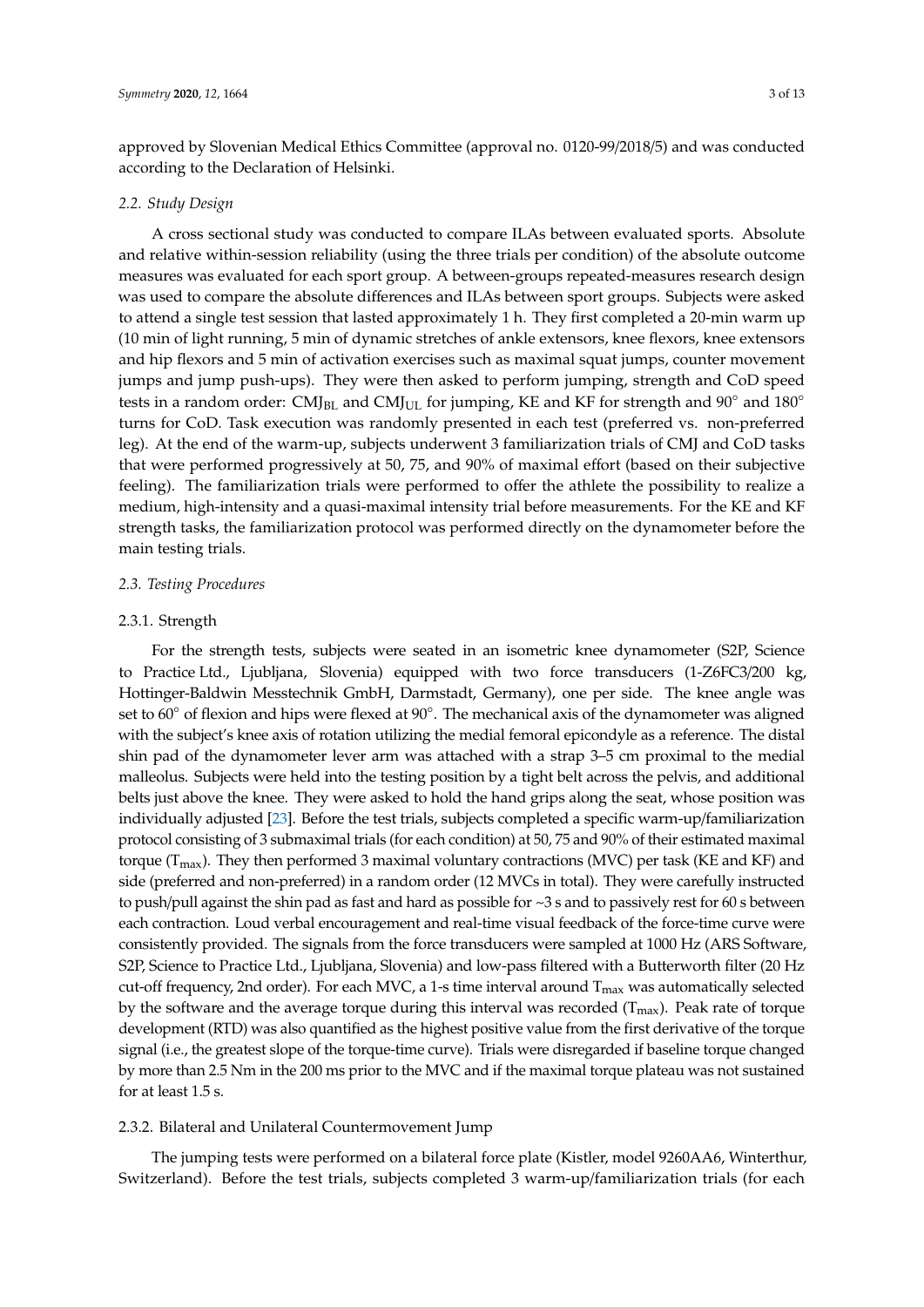condition) at 80% of their estimated maximal effort. Then, they performed 3 maximal CMJ<sub>BL</sub> followed by 3 CMJ<sub>UL</sub> with the preferred and non-preferred leg in a random order (9 CMJs in total). They were carefully instructed to jump as high as possible and to passively rest for 30 s between each jump. Loud verbal encouragement was consistently provided to ensure maximum effort. If the jump test instructions were not respected (quiet standing period for 1–2 s before the start, hands on hips all time, take-off leg(s) fully extended during flight phase, no swing of the contralateral leg in  $CMJ_{UL}$ ), the subject was asked to repeat the jump [\[6\]](#page-11-21). Data from the force plates were sampled at 1000 Hz and low pass filtered with a Butterworth filter (10 Hz cut-off frequency, 2nd order). The following outcome measures were automatically calculated from the force-time data in the acquisition software (MARS, Kistler, Winterthur, Switzerland): jump height (H) from flight time (CMJ<sub>UL</sub> only), mean power (P) normalized to body weight (CMJ<sub>UL</sub> only) and force impulse (FI) normalized to body weight (CMJ<sub>UL</sub> and  $CMJ_{BL}$ ).

### 2.3.3. 90 and 180◦ Change of Direction Speed

CoD tests were performed in a gym (tartan floor) and were timed using photocell timing gates (Brower Timing Systems, Draper, UT, USA). Gates were placed at about hip height and the starting line was 0.5 m behind the first timing gate to prevent early triggering. Before the test trials, subjects completed two warm-up/familiarization trials (for each condition) at 50 and 75% of their maximal speed. They then performed 3 maximal CoD trials per side turn (preferred and non-preferred, executed in alternate order) and tasks (90 and 180° turn, randomly presented), with rest periods of 1 and 3 min between consecutive trials and tasks, respectively (12 trials in total). For the CoD 90°, subjects were instructed to place either the preferred or non-preferred foot on the middle of the starting line, sprint around the cone, make a 90° turn on one of the two sides and sprint through the finish line. The distance from the first timing gate to the cone (point of CoD), and from the cone to the second timing gate was 5 m, for a total distance of 10 m. For the CoD 180°, subjects sprinted around the cone and back to the first timing gate (10 m in total). Loud verbal encouragement was consistently provided to ensure maximum effort. For each task (90 and 180◦ turn) and side (preferred, non-preferred), the main outcome measure was the total time (s) [\[8\]](#page-11-5).

### *2.4. Statistical Analyses*

For all the outcome measures (CMJ H, CMJ P, CMJ FI,  $T_{\text{max}}$ , RTD, CoD time), the average value of the three trials for each task and side was considered for calculating ILA, according to this equation [\[12\]](#page-11-9):

$$
\text{ILA } (\%) = \left( \frac{\max(\text{preferred or non-preferred}) - \min(\text{preferred or non-preferred})}{\max(\text{preferred or non-preferred})} \right) \times 100 \quad (1)
$$

Statistical analyses were performed in SPSS (Version 20, IBM, Armonk, NY, USA) and MatLab (Version 2018a, Mathworks, Natick, MA, USA). The minimal total sample size for comparison of three independent groups was calculated to be 128, based on the small to moderate effect size (0.25), alpha error of 0.05 and desired statistical power at 0.8. Absolute and relative within-session reliability (using the three trials per condition) of the absolute outcome measures was evaluated using coefficients of variation (CV) with 95% confidence intervals and two-way random intraclass correlation coefficients (ICC) with 95% confidence intervals (CI), respectively. CV values <10% were deemed acceptable [\[24\]](#page-12-1). ICCs were arbitrarily interpreted according to Koo and Li (2015) [\[25\]](#page-12-2), where ICC  $>0.90$  = excellent, 0.75–0.90 = good, 0.50–0.74 = moderate and  $< 0.50$  = poor. Taking into account the non-normal distribution of ILA data, differences between sport disciplines were assessed with  $\chi^2$  tests and post-hoc pairwise comparisons with Bonferroni correction. Differences in absolute data were analyzed with repeated measures ANOVA followed by Bonferroni post-hoc comparisons. For each outcome measure—including ILA—we calculated Hedges *g* with 95% CI to evaluate the magnitude of difference between groups. For all analyses, the level of significance was set at *p* < 0.05.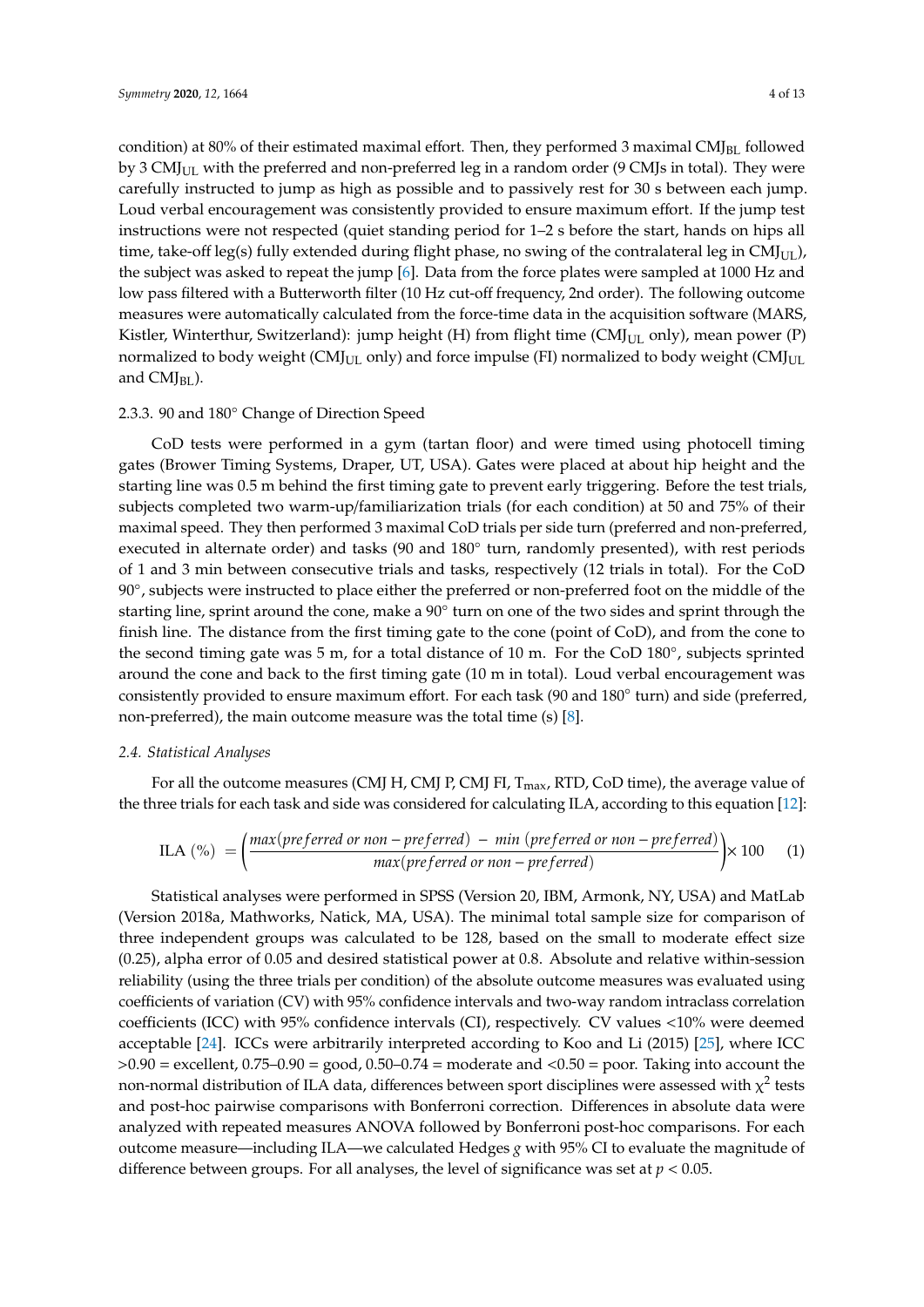## **3. Results**

#### *3.1. Reliability*

The reliability results for the main outcome measures are presented in Table [1](#page-5-0) by sport discipline. In general, absolute reliability showed acceptable CV values (<10%) for most outcome measures. However, RTD showed CVs > 10% in some instances (KE RTD of preferred leg in tennis players, KE RTD and KF RTD of preferred leg and KF RTD of non-preferred leg in basketball players). For relative reliability, a similar trend was observed with good to excellent ICCs for most of the outcome measures, apart from some RTD metrics, which showed moderate reliability.

#### *3.2. Comparison of Absolute Outcome Measures between Sport Disciplines*

The main results for each sport discipline and between sport differences with effects sizes are presented in Table [2.](#page-6-0) There were no consistent significant differences between groups for jumping performance. Tennis players showed greater strength for KE, but not for KF, compared to basketball and soccer players. Moreover, soccer players showed greater strength for all the outcome measures except KF  $T_{\text{max}}$  of the non-preferred leg. For CoD speed, tennis players were slower for all the outcomes except 90◦ CoD in direction of push off with preferred leg. Basketball players were faster compared to soccer players in 90◦ CoD but not in 180◦ CoD.

#### *3.3. Comparison of ILA between Sport Disciplines*

Mean ILA by sport discipline and effect sizes for differences between groups are presented in Table [3,](#page-7-0) while individual data are presented in Figure [1.](#page-8-0) Our results revealed greater jumping ILAs for  $CMJ<sub>UL</sub>$  FI and P in tennis players compared to basketball and soccer players, contrary to  $CMJ<sub>BL</sub>$  H and  $CMJ<sub>U</sub>$  H for which no significant difference was observed. Analysis of strength ILAs showed that KE outcome measures were not sensitive enough to detect between group differences. Conversely, soccer players had greater ILA for KF (both  $T_{\text{max}}$  and RTD) compared to basketball players. Moreover, 180◦ CoD ILAs were greater in basketball players compared to soccer and tennis players, while no difference was observed for 90◦ CoD.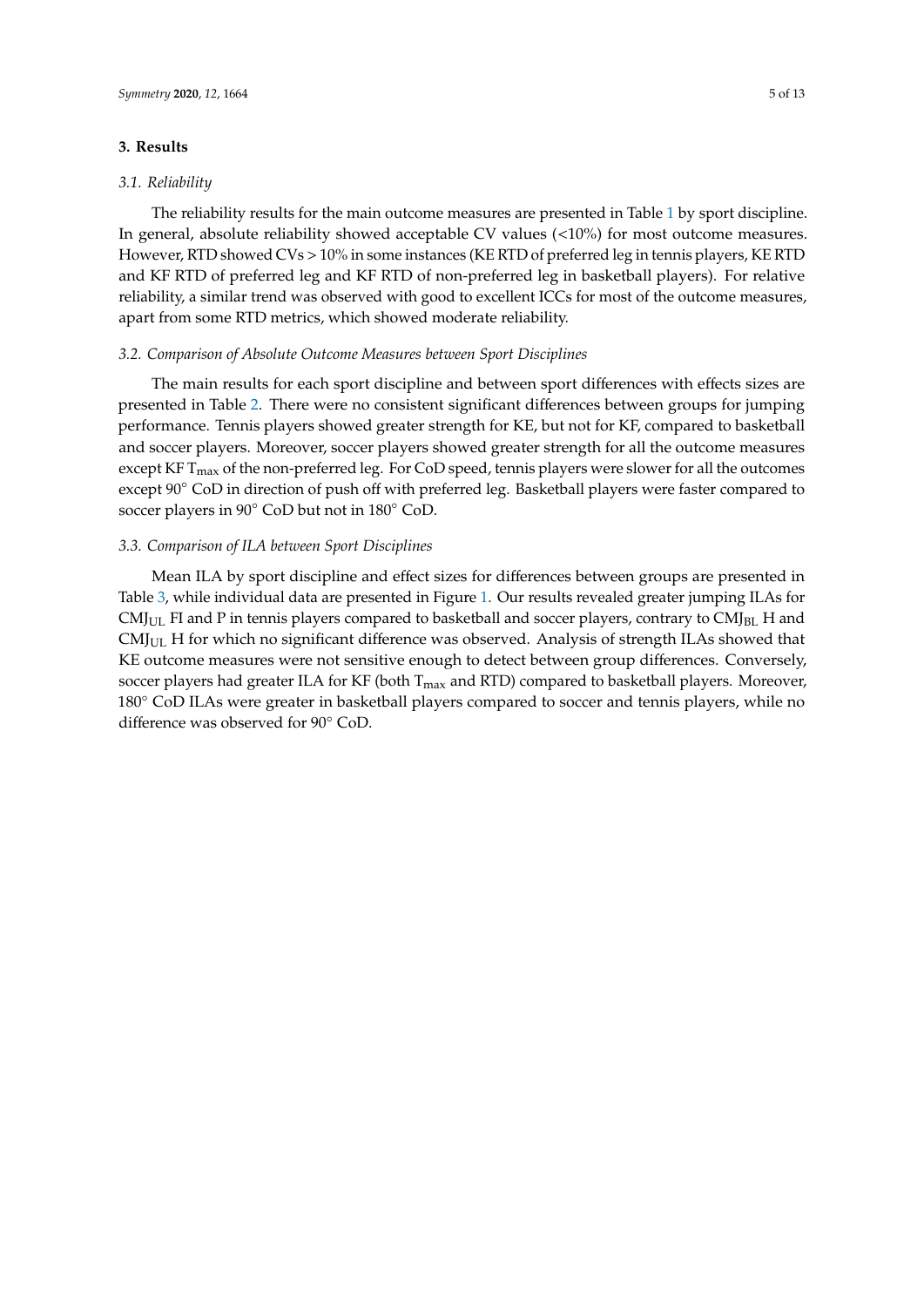|                   | <b>Test</b>              | Basketball |                     | Soccer  |                     | Tennis |                     |
|-------------------|--------------------------|------------|---------------------|---------|---------------------|--------|---------------------|
|                   |                          | CV(%)      | <b>ICC (95% CI)</b> | CV(%)   | <b>ICC (95% CI)</b> | CV(%)  | <b>ICC (95% CI)</b> |
|                   | Jumping:                 |            |                     |         |                     |        |                     |
| $CMJ_{BL}$        | FI <sub>P</sub>          | 1.13       | 0.94(0.83, 0.96)    | 1.66    | 0.91(0.86, 0.93)    | 1.57   | 0.94(0.90, 0.97)    |
|                   | FI <sub>NP</sub>         | 1.53       | 0.93(0.88, 0.95)    | $1.5\,$ | 0.92(0.89, 0.95)    | 1.28   | 0.95(0.90, 0.97)    |
|                   | $H_{P}$                  | 1.99       | 0.96(0.92, 0.98)    | 0.6     | 0.93(0.89, 0.96)    | 0.7    | 0.97(0.93, 0.99)    |
|                   | $H_{NP}$                 | 2.92       | 0.88(0.75, 0.95)    | 2.45    | 0.95(0.91, 0.97)    | 1.93   | 0.96(0.90, 0.99)    |
|                   | $P_{P}$                  | 1.3        | 0.96(0.93, 0.97)    | 1.84    | 0.92(0.88, 0.95)    | 0.95   | 0.98(0.94, 0.99)    |
| CMJ <sub>UL</sub> | $P_{NP}$                 | 0.89       | 0.97(0.95, 0.98)    | 2       | 0.92(0.88, 0.95)    | 2      | 0.93(0.82, 0.98)    |
|                   | FI <sub>P</sub>          | 1.22       | 0.94(0.91, 0.96)    | 1.38    | 0.93(0.90, 0.95)    | 1.07   | 0.96(0.93, 0.98)    |
|                   | FI <sub>NP</sub>         | 1.01       | 0.95(0.92, 0.96)    | 1.29    | 0.93(0.89, 0.95)    | 1.3    | 0.97(0.95, 0.98)    |
|                   | Strength:                |            |                     |         |                     |        |                     |
|                   | $T_{maxP}$               | 2.53       | 0.92(0.87, 0.95)    | 3.75    | 0.83(0.75, 0.89)    | 1.47   | 0.95(0.92, 0.97)    |
| KE                | $\rm T_{maxNP}$          | 2.02       | 0.94(0.89, 0.96)    | 2.01    | 0.94(0.91, 0.96)    | 1.83   | 0.96(0.93, 0.98)    |
|                   | $RTD_P$                  | 12.45      | 0.66(0.50, 0.77)    | 9.89    | 0.80(0.71, 0.86)    | 15.77  | 0.65(0.40, 0.82)    |
|                   | $RTD_{NP}$               | 9.66       | 0.77(0.66, 0.85)    | 7.24    | 0.87(0.81, 0.91)    | 8.6    | 0.64(0.22, 0.82)    |
|                   | $T_{maxP}$               | 1.29       | 0.96(0.93, 0.97)    | 1.5     | 0.96(0.94, 0.98)    | 1.98   | 0.95(0.90, 0.97)    |
| KF                | $T_{\text{maxNP}}$       | 1.33       | 0.96(0.94, 0.97)    | 0.98    | 0.98(0.97, 0.99)    | 1.43   | 0.96(0.93, 0.98)    |
|                   | $RTD_P$                  | 17.97      | 0.66(0.49, 0.77)    | 9.71    | 0.79(0.70, 0.86)    | 8.86   | 0.86(0.66, 0.89)    |
|                   | $\text{RTD}_{\text{NP}}$ | 12.67      | 0.77(0.65, 0.84)    | 8.51    | 0.79(0.70, 0.86)    | 4.12   | 0.80(0.66, 0.89)    |
|                   | Speed:                   |            |                     |         |                     |        |                     |
| CoD               | 90 <sub>P</sub>          | 1.23       | 0.93(0.89, 0.95)    | 1.87    | 0.85(0.79, 0.89)    | 0.91   | 0.95(0.92, 0.97)    |
|                   | $90_{NP}$                | 1.94       | 0.84(0.77, 0.89)    | 1.85    | 0.86(0.79, 0.91)    | 0.78   | 0.96(0.94, 0.98)    |
|                   | 180 <sub>P</sub>         | 1.38       | 0.90(0.86, 0.93)    | 1.5     | 0.85(0.80, 0.89)    | 1.04   | 0.93(0.88, 0.95)    |
|                   | 180 <sub>NP</sub>        | 1.61       | 0.86(0.80, 0.90)    | 1.23    | 0.88(0.84, 0.92)    | 1.04   | 0.93(0.89, 0.96)    |

**Table 1.** Reliability results by sport discipline.

<span id="page-5-0"></span>Note: CMJ<sub>BL</sub>—bilateral counter movement jump, CMJ<sub>UL</sub>—unilateral counter movement jump, KE—knee extensors, KF—knee flexors, H—jump height, P—average power, FI—force impulse, Tmax—maximal torque, RTD—rate of torque development, CoD—change of direction, 90—change of direction at 180° at the mannel with preferred leg/in preferred direction, <sub>NP</sub>—performance with non-preferred leg/in not-preferred direction, CV (%)—coefficient of variability, ICC—interclass correlation coefficient, 95% CI—95% confidence interval.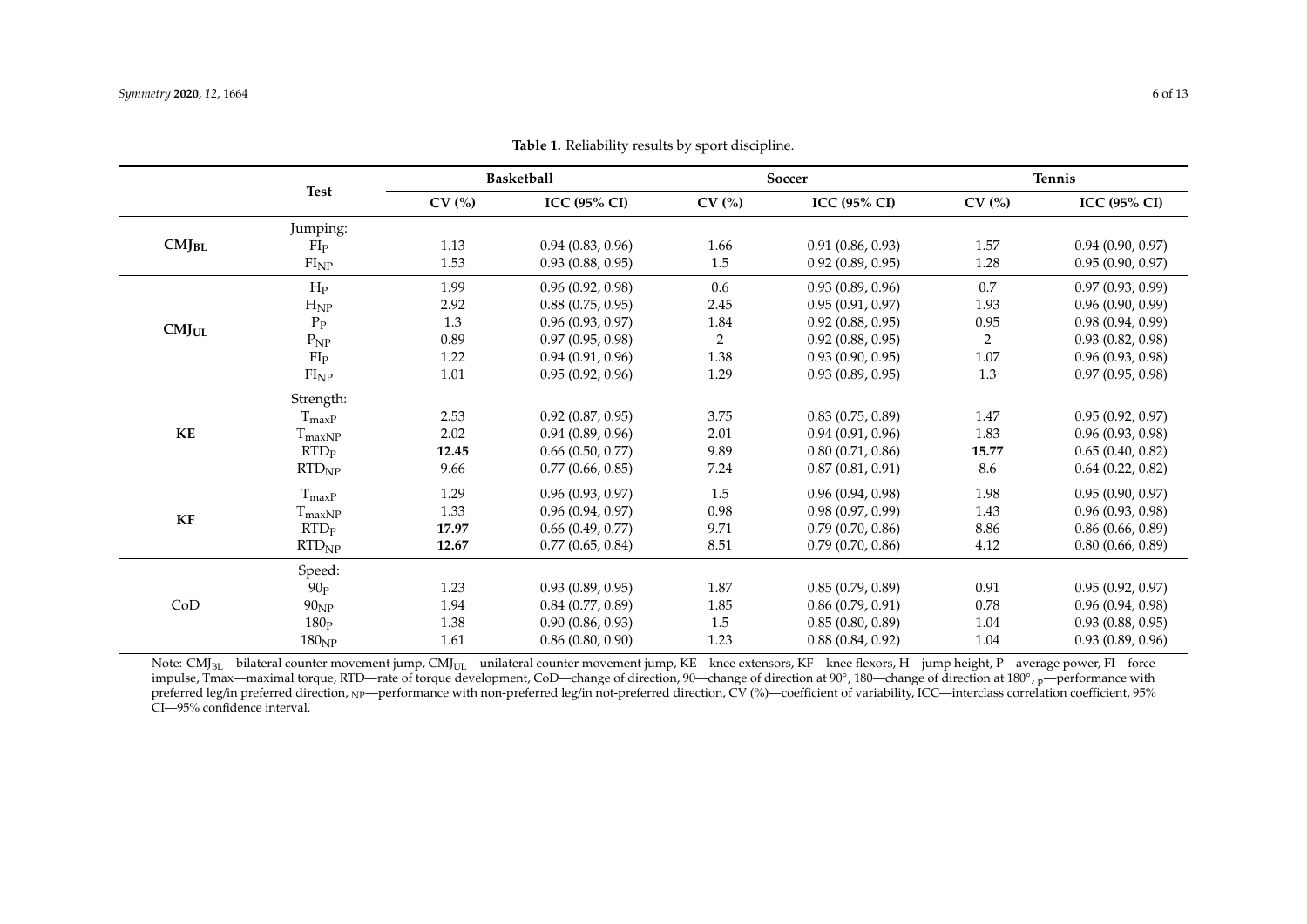|            |                           | $Mean \pm SD$    |                  |                  | Hedges g (95% CI)               |                                 |                                 |  |
|------------|---------------------------|------------------|------------------|------------------|---------------------------------|---------------------------------|---------------------------------|--|
|            | <b>Test</b>               | Basketball (B)   | Soccer (S)       | Tennis (T)       | B vs. S                         | B vs. T                         | $S$ vs. $T$                     |  |
|            | Jumping:                  |                  |                  |                  |                                 |                                 |                                 |  |
| $CMJ_{BL}$ | $FI_{P}$ (Ns/kg)          | $1.21 \pm 0.11$  | $1.24 \pm 0.11$  | $1.20 \pm 0.13$  | $-0.28$ ( $-0.50$ , $-0.05$ )   | $0.07(-0.16, 0.29)$             | $0.33(0.10, 0.55)$ *            |  |
|            | $FI_{NP}$ (Ns/kg)         | $1.22 \pm 0.12$  | $1.21 \pm 0.11$  | $1.21 \pm 0.16$  | $0.10(-0.12, 0.33)$             | $0.11 (-0.1, 0.34)$             | $0.03$ (-0.19, 0.25)            |  |
| $CMJ_{UL}$ | $H_P$ (cm)                | $16.08 \pm 3.31$ | $16.77 \pm 3.38$ | $15.90 \pm 3.91$ | $-0.21(-0.43, 0.0)$             | $0.05(-0.23, 0.33)$             | $0.24 (-0.03, 0.57)$            |  |
|            | $H_{NP}$ (cm)             | $15.61 \pm 2.84$ | $16.74 \pm 3.65$ | $15.51 \pm 3.71$ | $-0.34$ ( $-0.57$ , $-0.12$ ) * | $0.03(-0.25, 0.31)$             | $0.33(0.06, 0.61)$ *            |  |
|            | $P_P$ (W/kg)              | $16.12 \pm 2.43$ | $16.60 \pm 2.21$ | $16.02 \pm 2.81$ | $-0.21(-0.43, 0.02)$            | $0.04 (-0.24, 0.32)$            | $0.24(-0.03, 0.51)$             |  |
|            | $P_{NP}$ (W/kg)           | $16.02 \pm 2.37$ | $16.47 \pm 2.42$ | $16.19 \pm 2.84$ | $-0.19(-0.41, 0.04)$            | $-0.06$ ( $-0.34$ , 0.21)       | $0.11 (-0.16, 0.38)$            |  |
|            | $FIP$ (Ns/kg)             | $1.68 \pm 25.0$  | $1.74 \pm 0.19$  | $1.68 \pm 0.25$  | $-0.32$ ( $-0.55$ , $-0.09$ ) * | $-0.02$ ( $-0.25$ , 0.20)       | 0.25(0.03, 0.47)                |  |
|            | $FI_{NP}$ (Ns/kg)         | $1.69 \pm 0.18$  | $1.71 \pm 0.20$  | $1.71 \pm 0.27$  | $-0.09(-0.32, 0.13)$            | $-0.06$ ( $-0.29$ , 0.16)       | $0.01 (-0.21, 0.23)$            |  |
|            | Strength:                 |                  |                  |                  |                                 |                                 |                                 |  |
|            | $T_{\text{maxP}}$ (Nm/kg) | $2.51 \pm 0.53$  | $2.72 \pm 0.61$  | $3.50 \pm 0.79$  | $-0.35$ ( $-0.58$ , $-0.13$ ) * | $-1.56$ ( $-1.87$ , $-1.24$ ) * | $-1.16$ (-1.46, -0.87) *        |  |
| KE         | $T_{maxNP}$ (Nm/kg)       | $2.41 \pm 0.53$  | $2.78 \pm 0.66$  | $3.45 \pm 0.79$  | $-0.61(-0.84, -0.38)$ *         | $-1.64$ (-1.95, -1.32) *        | $-0.94$ (-1.22, -0.65) *        |  |
|            | $RTD_P$ (Nm/kg s)         | $11.88 \pm 4.21$ | $15.34 \pm 4.56$ | $17.60 \pm 5.20$ | $-0.78$ ( $-1.02$ , $-0.55$ ) * | $-1.24$ (-1.54, -0.94) *        | $-0.47$ (-0.75, -0.20) *        |  |
|            | $RTD_{NP}$ (Nm/kg s)      | $11.48 \pm 4.10$ | $15.57 \pm 5.30$ | $17.71 \pm 5.53$ | $-0.85$ (-1.09, -0.62) *        | $-1.34(-1.64,-1.03)$ *          | $-0.40$ ( $-0.67$ , $-0.12$ ) * |  |
| KF         | $T_{\text{maxP}}$ (Nm/kg) | $1.59 \pm 0.30$  | $1.68 \pm 0.31$  | $1.74 \pm 0.37$  | $-0.31$ ( $-0.53$ , $-0.08$ ) * | $-0.49$ ( $-0.77, -0.21$ ) *    | $-0.20$ $(-0.47, 007)$          |  |
|            | $T_{maxNP}$ (Nm/kg)       | $1.58 \pm 0.33$  | $1.62 \pm 0.35$  | $1.72 \pm 0.47$  | $-0.14(-0.36, 0.09)$            | $-0.38$ ( $-0.66$ , $-0.11$ ) * | $-0.25$ ( $-0.53$ , 0.02)       |  |
|            | $RTD_P$ (Nm/kg s)         | $14.37 \pm 3.52$ | $18.63 \pm 5.91$ | $15.35 \pm 6.50$ | $-0.86$ ( $-1.10$ , $-0.63$ ) * | $-0.21$ ( $-0.48$ , 0.07)       | $0.53(0.26, 0.81)$ *            |  |
|            | $RTD_{NP}$ (Nm/kg s)      | $14.94 \pm 4.10$ | $17.98 \pm 7.65$ | $16.72 \pm 8.28$ | $-0.48$ ( $-0.71$ , $-0.26$ ) * | $-0.30$ ( $-0.58$ , $-0.02$ ) * | $0.16(-0.11, 0.43)$             |  |
| CoD        | Speed:                    |                  |                  |                  |                                 |                                 |                                 |  |
|            | $90_{P}(s)$               | $2.48 \pm 0.14$  | $2.41 \pm 0.27$  | $2.52 \pm 0.16$  | $0.33$ (0.10, 0.55) $*$         | $-0.27$ ( $-0.55$ , 0.01)       | $-0.46$ ( $-0.74$ , $-0.19$ ) * |  |
|            | $90_{\rm NP}$ (s)         | $2.48 \pm 0.12$  | $2.41 \pm 0.26$  | $2.54 \pm 0.17$  | $0.30(0.08, 0.53)$ *            | $-0.40$ ( $-0.68$ , $-0.12$ ) * | $-0.51(-0.78, -0.23)$ *         |  |
|            | $180P$ (s)                | $2.96 \pm 0.15$  | $2.91 \pm 0.30$  | $3.05 \pm 0.17$  | $0.21 (-0.02, 0.43)$            | $-0.55$ ( $-0.83$ , $-0.26$ ) * | $-0.51(-0.79, -0.24)$ *         |  |
|            | $180_{\rm NP}$ (s)        | $2.96 \pm 0.15$  | $2.91 \pm 0.29$  | $3.03 \pm 0.17$  | $0.20(-0.02, 0.43)$             | $-0.43$ ( $-0.71$ , $-0.15$ ) * | $-0.45$ (-0.72, -0.17) *        |  |

**Table 2.** Outcome measures by sport discipline and effect sizes for differences between sports.

<span id="page-6-0"></span>Note: CMJ<sub>BL</sub>—bilateral counter movement jump, CMJ<sub>UL</sub>—unilateral counter movement jump, KE—knee extensors, KF—knee flexors, H—jump height, P—average power, FI—force impulse, Tmax—maximal torque, RTD—rate of torque development, CoD—change of direction, 90—change of direction at 90◦ , 180—change of direction at 180◦ , <sup>P</sup>—performance with preferred leg/in preferred direction, <sub>NP</sub>—performance with non-preferred leg/in not-preferred direction, 95% CI—95% confidence interval, bold values—significant differences based on post-hoc comparisons, \* statistical significance between evaluated groups.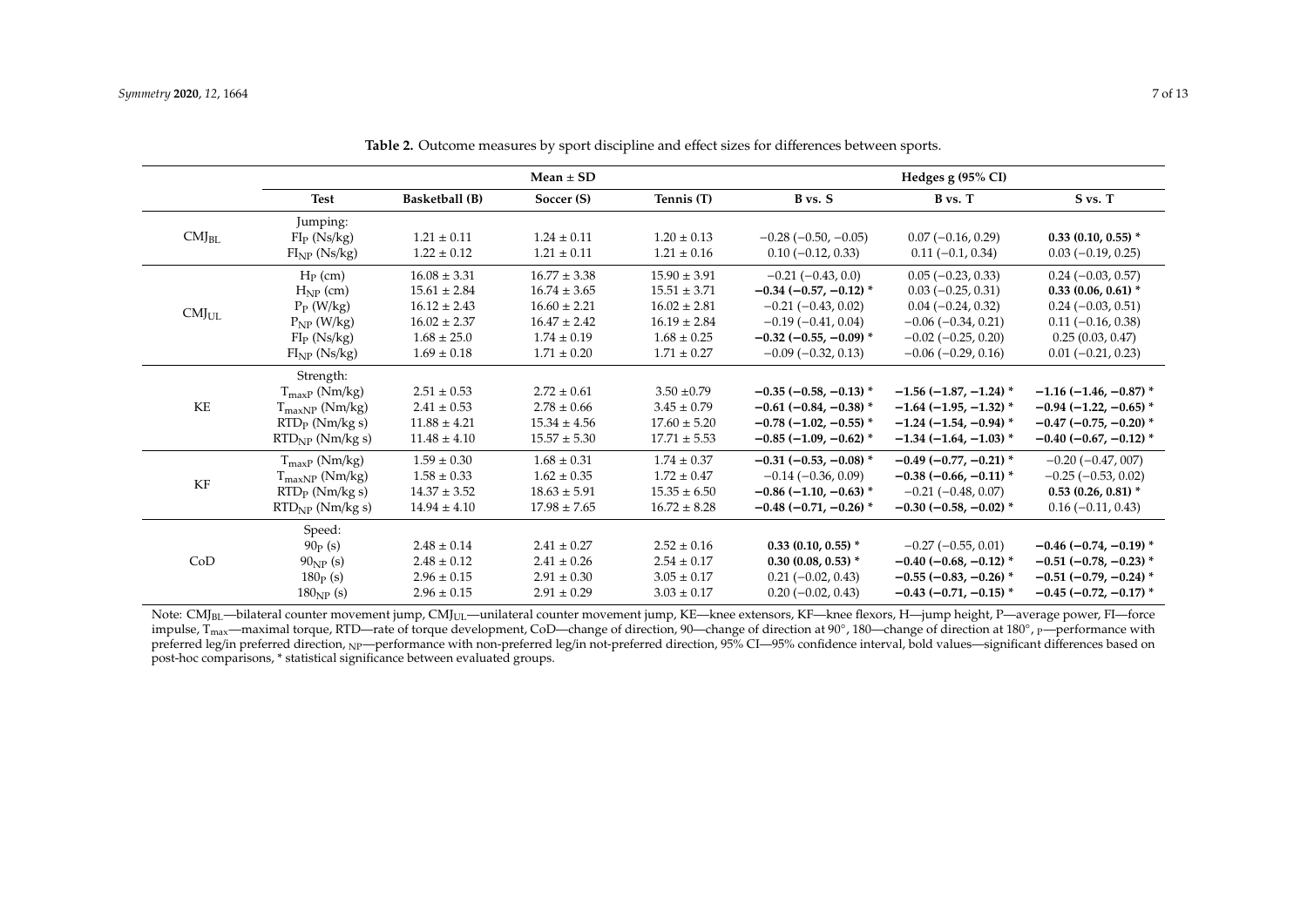|                   |                                                | Mean $\pm$ SD                                   |                                                 |                                                 | Hedges $g(95\% \text{ CI})$                                                    |                                                                                  |                                                                                   |  |
|-------------------|------------------------------------------------|-------------------------------------------------|-------------------------------------------------|-------------------------------------------------|--------------------------------------------------------------------------------|----------------------------------------------------------------------------------|-----------------------------------------------------------------------------------|--|
|                   | <b>ILA Metric</b>                              | Basketball (B)                                  | Soccer (S)                                      | Tennis (T)                                      | B vs. S                                                                        | B vs. T                                                                          | $S$ vs. $T$                                                                       |  |
| CMJ <sub>BL</sub> | Jumping:<br>$FI$ $\left(\frac{\%}{\%}\right)$  | $5.4 \pm 4.2$                                   | $6.2 \pm 5.0$                                   | $6.6 \pm 5.6$                                   | $-0.17(-0.40, 0.05)$                                                           | $-0.26$ ( $-0.54$ , 0.02)                                                        | $-0.09$ ( $-0.36$ , 0.19)                                                         |  |
| $CMJ_{UL}$        | $H(\% )$<br>$P(\% )$<br>$FI$ (%)               | $8.5 \pm 6.5$<br>$6.2 \pm 4.8$<br>$5.0 \pm 3.7$ | $8.6 \pm 6.9$<br>$6.3 \pm 4.9$<br>$5.8 \pm 4.8$ | $8.3 \pm 6.2$<br>$8.1 \pm 7.3$<br>$7.7 \pm 6.7$ | $-0.02$ ( $-0.24$ , 0.21)<br>$-0.02$ ( $-0.25$ , 0.20)<br>$-0.19(-0.42, 0.03)$ | $0.03(-0.25, 0.31)$<br>$-0.31(-0.59,-0.04)$ *<br>$-0.56$ ( $-0.84$ , $-0.27$ ) * | $0.05(-0.23, 0.32)$<br>$-0.30$ ( $-0.57$ , $-0.02$ ) *<br>$-0.35(-0.63, -0.08)$ * |  |
| KE                | Strength:<br>$T_{\text{max}}$ (%)<br>$RTD$ $%$ | $11.5 \pm 8.4$<br>$19.5 \pm 14.4$               | $10.7 \pm 7.9$<br>$18.0 \pm 13.4$               | $10.3 \pm 7.6$<br>$16.2 \pm 10.4$               | $0.11 (-0.12, 0.33)$<br>$0.11(-0.11, 0.34)$                                    | $0.15(-0.13, 0.43)$<br>$0.25(-0.03, 0.53)$                                       | $0.05(-0.22, 0.32)$<br>$0.14(-0.13, 0.41)$                                        |  |
| KF                | $T_{\text{max}}$ (%)<br>$RTD$ $%$              | $10.4 \pm 7.9$<br>$15.7 \pm 10.6$               | $12.6 \pm 10.4$<br>$18.7 \pm 14.0$              | $10.6 \pm 9.1$<br>$17.3 \pm 15.1$               | $-0.24$ (-0.46, -0.01) *<br>$-0.24$ (-0.46, -0.01) *                           | $0.02(-0.30, 0.26)$<br>$-0.13$ $(-0.41, 0.15)$                                   | $0.21(-0.07, 0.48)$<br>$0.10(-0.18, 0.37)$                                        |  |
| CoD               | Speed:<br>$90\,(%)$<br>180 $(\% )$             | $2.6 \pm 2.4$<br>$2.3 \pm 2.3$                  | $2.4 \pm 2.2$<br>$1.7 \pm 1.4$                  | $2.1 \pm 1.5$<br>$1.4 \pm 1.3$                  | $0.11(-0.11, 0.34)$<br>$0.36$ $(0.13, 0.58)$ *                                 | $0.25(-0.03, 0.52)$<br>$0.44$ (0.16, 0.72) $*$                                   | $0.13(-0.15, 0.40)$<br>$0.15(-0.12, 0.42)$                                        |  |

**Table 3.** Main inter-limb asymmetry (ILA) results by sport discipline and effect sizes for differences between sports.

<span id="page-7-0"></span>Note: ILA—inter-limb asymmetry, CMJ<sub>BL</sub>—bilateral counter movement jump, CMJ<sub>UL</sub>—unilateral counter movement jump, KE—knee extensors, KF—knee flexors, FI—force impulse, H—jump height, P—average power, T<sub>max</sub>—maximal torque, RTD—rate of torque development, CoD—change of direction, 90—change of direction at 90°, 180—change of direction at 180°, 95% CI—95% confidence interval, \* statistical significance between evaluated groups.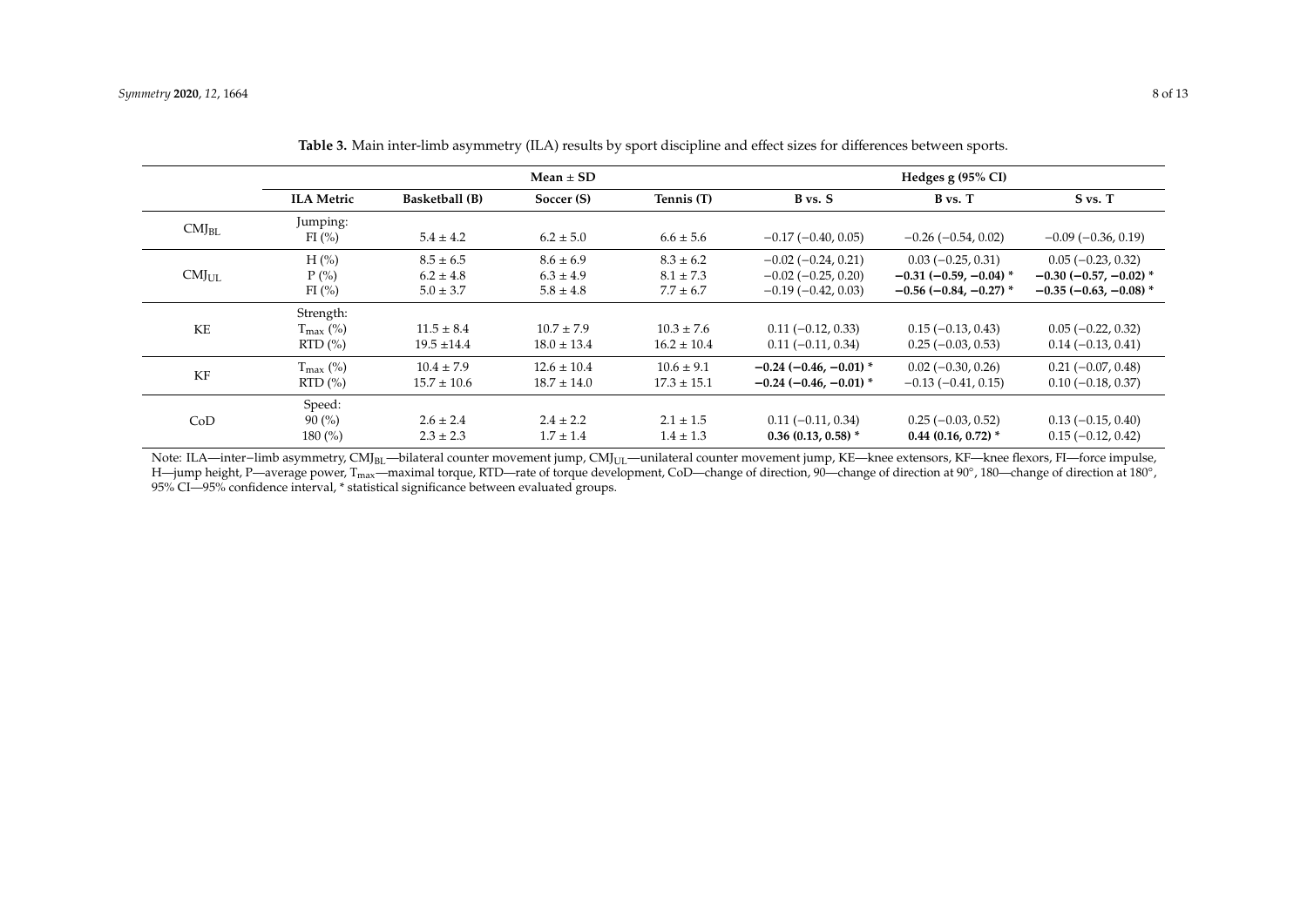

<span id="page-8-0"></span>Figure 1. Jitter plots of inter-limb asymmetries for all the outcome measures. Note: CMJ<sub>BL</sub>—bilateral counter movement jump, CMJ<sub>UL</sub>—unilateral counter movement jump, KE—knee extensors, KF—knee flexors, H—jump height, P—average power, FI—force impulse, T<sub>max</sub>—maximal torque, RTD—rate of torque development, CoD—change of direction, 90—change of direction at 90°, 180—change of direction at 180°. Red line indicates the mean value for each outcome measure.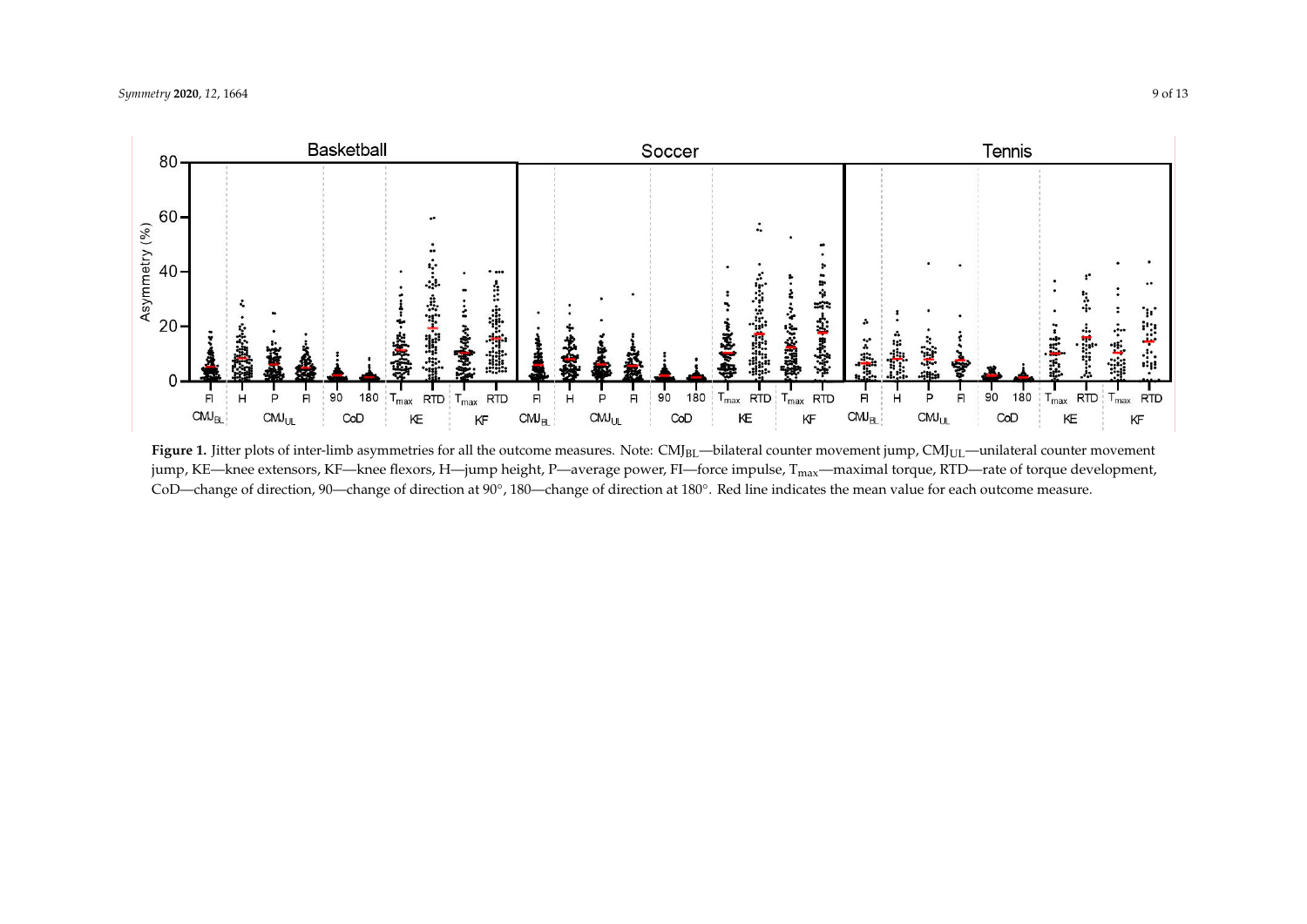### **4. Discussion**

The purpose of our study was to compare the magnitude of ILAs among a large sample of young basketball, soccer and tennis players, specifically considering metrics of  $CMJ_{BL}$ ,  $CMJ_{UL}$ , isometric KE and KF strength and CoD speed (90° and 180°). Significant differences among the subjects from the three different sports were seen mostly in both KE strength parameters and KF RTD, both CoD tests, while a smaller number of significant differences were seen in  $CMJ<sub>UL</sub>$  for FI and H parameters. Differences in jumping ILA revealed that jump H was not sensitive enough to detect meaningful differences in asymmetries between the groups, compared to P and FI. Regarding strength-derived asymmetries, KF outcomes were sensitive enough to detect between-group differences, contrary to KE. Furthermore, ILA results in CoD tests revealed that CoD 180◦ was more sensitive for detecting ILA differences between groups compared to CoD 90°.

The focus of our study was to provide a between-sport comparison of ILAs. Specifically, our results showed that tennis players exhibited greater P and FI ILAs in  $CMJ_{UL}$  compared to basketball and soccer players (Table [3\)](#page-7-0). This difference may be a sport-specific adaptation that is more pronounced in tennis players compared to basketball or soccer. During tennis, a greater number of quick and rapid changes of direction typically occur in the lateral direction [\[26\]](#page-12-3) compared to soccer and basketball. In addition, given that tennis players perform more actions on their forehand side [\[27\]](#page-12-4), this imbalance in movement may be a possible reason for the elevated ILA compared to the two other sports. Jump H ILA from single-leg CMJs have already been reported in young tennis players in previous studies [\[16](#page-11-14)[,28\]](#page-12-5) (around 15%), while slightly smaller ILAs were seen in our group of tennis players (around 8%). However, it seems that FI and P parameters were able to detect ILA differences between sports in single CMJ performance, with lower ILAs in soccer and basketball compared to tennis. The second evident difference in ILAs between groups was observed for KF muscle strength. It is well-known that hamstring strain injury is one of the most common injuries in professional soccer players [\[29\]](#page-12-6). Moreover, because hamstring strength ILA (not only weakness alone) is a risk factors for hamstring injury in soccer [\[30\]](#page-12-7), it was reasonable to expect large ILAs in soccer players. Our results show that young soccer players possess greater ILA in KF strength compared to basketball players (Table [3\)](#page-7-0). As such, it is suggested that more attention should be paid to the implementation of hamstring injury prevention programs in young soccer players, with the intention of reducing existing ILA differences as a potential risk factor for injury [\[31\]](#page-12-8). The third notable difference between sports was seen in CoD 180°, with basketball players showing significantly greater ILAs compared to soccer and tennis players (Table [3\)](#page-7-0). Even though it was previously shown that total time in CoD test is not particularly sensitive metric for detecting ILAs [\[17](#page-11-15)[,28\]](#page-12-5) our results suggest that CoD at a greater angle (180°) may be more discriminative compared to CoD at 90◦ .

Comparison of absolute means scores (Table [2\)](#page-6-0) revealed not only differences between sports, but also indicating which outcome measures of jumping, strength and CoD speed tests were better at detecting ILAs. Our results revealed that jump H and FI had better discriminant validity compared to P, as soccer players had higher non-preferred jump H ( $CMJ_{UL}$ ) compared to basketball and tennis players, as well as higher FI on preferred leg compared to tennis players (CMJ<sub>BL</sub>) and basketball players ( $CMJ<sub>U</sub>$ ). We confirmed that FI is a sensitive jump metric, as already suggested by previous research [\[32\]](#page-12-9), and that jump H of unilateral tasks may better differentiate between groups.

Regarding isometric strength, systematic differences between groups were observed for all absolute KE outcome measures. Tennis players had significantly higher  $T_{\text{max}}$  and RTD of both legs compared to basketball and soccer players, while soccer players were stronger than basketball players. Smaller differences between groups were seen for KF outcomes (higher  $T_{\text{max}}$  of both legs in tennis compared to basketball players, higher RTD of both legs in soccer compared to basketball players) which may suggest better discriminant validity of KE outcome measures as compared to KF. KE muscle strength is an important factor for anterior cruciate ligament (ACL) injury prevention [\[33\]](#page-12-10), while KE muscle weakness is one of the important risk factors for ACL injury [\[33\]](#page-12-10). The lower levels of KE strength for basketball and soccer players observed here could be associated to an increased risk for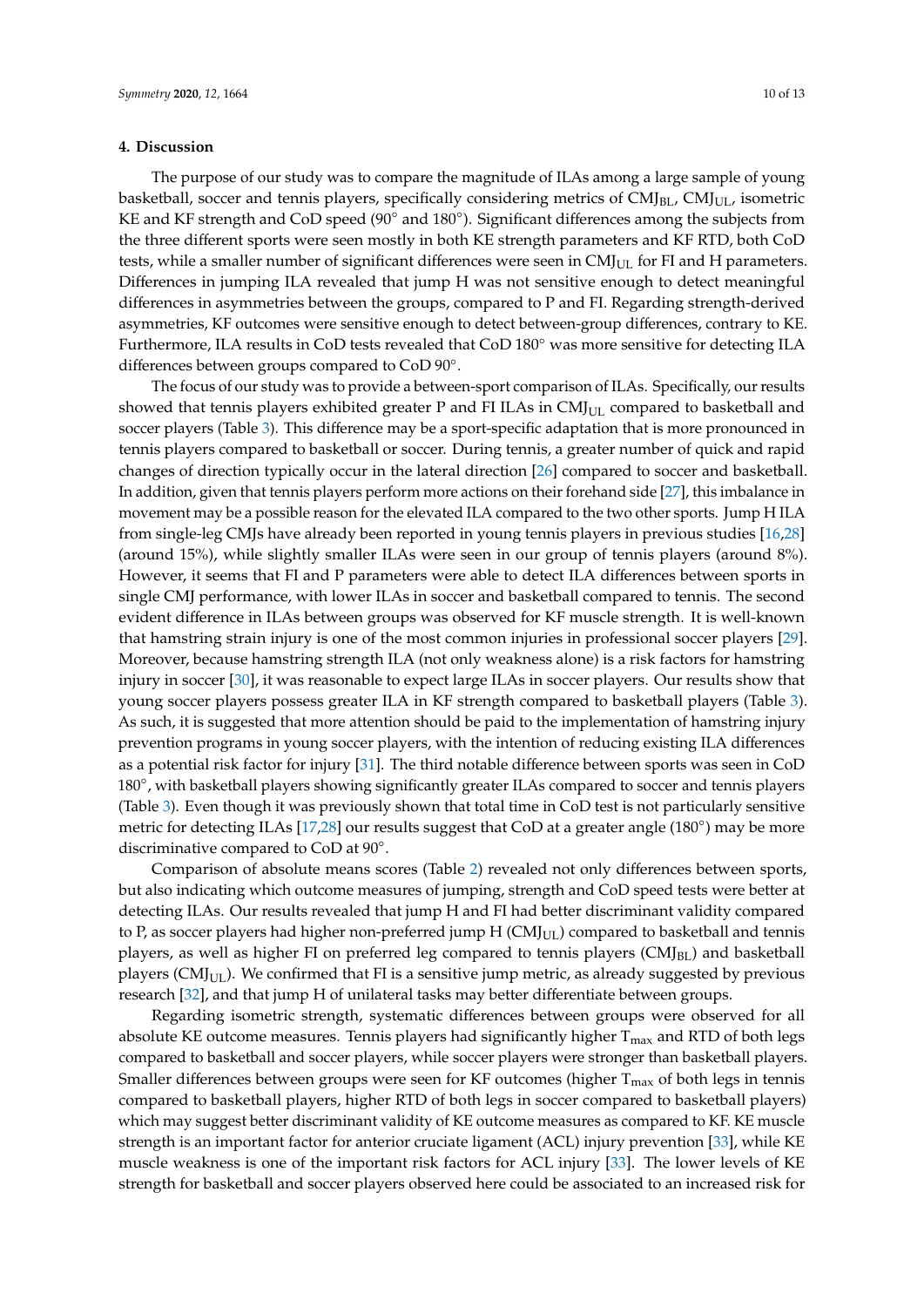ACL injury, that has already been shown to be more common in these sports because of specific contact injury mechanisms [\[34\]](#page-12-11) compared to tennis that has lower ACL injury rates [\[35\]](#page-12-12). On the other hand, CoD 90° (soccer players were faster compared to basketball and tennis players in both directions) and CoD 180◦ (basketball and soccer players were faster compared to tennis players in both directions) were equally effective at detecting significant differences between groups. However, the indicated pairwise differences may indicate sport-specific CoD requirements and long-term training adaptations. Specifically, CoD 180◦ is not very common in tennis, while CoD 90◦ is probably more frequent in soccer.

The advantage of our study is a very large sample size and between-sport comparison between more than 2 sports which provides good cross-sectional data. Moreover, our results enable us to determine whether different sports exhibit smaller/larger asymmetries as a consequence of their movement patterns. With multiple tests and metrics, we provided a very in-depth analysis of asymmetry, beyond merely outcome measures data.

One of the main limitations of our study is the relatively small sample size for tennis players which may have decreased the statistical power compared to the other groups. Moreover, our test battery did not contain linear speed assessment. Changing direction in CoD 90° and CoD 180° represents only a small time portion compared to the whole test time which is confounded by linear speed [\[15\]](#page-11-13). Therefore, linear speed assessment could provide useful additional information besides the CoD tests.

### **5. Conclusions**

The purpose of this study was to compare ILAs among young basketball, soccer and tennis players. The results demonstrated that in the case of jumping ILAs, P and FI metrics detected significant between-limb differences between our three groups, compared to jump height. In strength and CoD ILAs, only maximal torque of KF and 180◦ CoD exhibited significant differences between groups. This study demonstrated important differences between testing approaches in view of their sensitivity to detect ILAs. Moreover, our results indicated that the magnitude of certain ILAs was greater in particular sport disciplines. These data may also be used as a guideline for selecting the most appropriate test procedures and outcomes for detecting ILAs. Of note, KF strength ILAs were larger in soccer players. In combination with the fact that the incidence of hamstring muscle injuries is higher in soccer than in the other sports, the results of our study reinforce the recommendations for injury prevention programs for soccer players. Large KF strength ILAs are expected in soccer; when detected on an individual level, it is worth considering including unilateral exercise programs to reduce the magnitude of ILAs. Overall, strength and conditioning coaches must be aware that specific and different ILAs may be generated in different sport disciplines which should be taken into account in training process. Moreover, due to specific adaptations in our evaluated sports, strength and conditioning coaches can select more appropriate tests and metrics for ILAs identification.

**Author Contributions:** Conceptualization, N.Š. and C.B.; methodology, N.Š., D.S. and N.A.M.; software, N.Š.; formal analysis, N.Š., C.B. and D.S.; investigation, D.S. and N.A.M.; resources, N.Š.; data curation, D.S.; writing—original draft preparation, N.Š. and D.S.; writing—review and editing, C.B. and N.A.M.; visualization, N.Š., C.B. and N.A.M.; supervision, N.Š.; project administration, N.Š.; funding acquisition, N.Š. All authors have read and agreed to the published version of the manuscript.

**Funding:** This research was funded by the Slovenian Research Agency, grant number L5-1845: Body asymmetries as a risk factor in musculoskeletal injury development: studying etiological mechanisms and designing corrective interventions for primary and tertiary preventive care and the research program found P5-0147 Kinesiology of monostructural, polystructural and conventional sports.

**Conflicts of Interest:** The authors declare no conflict of interest.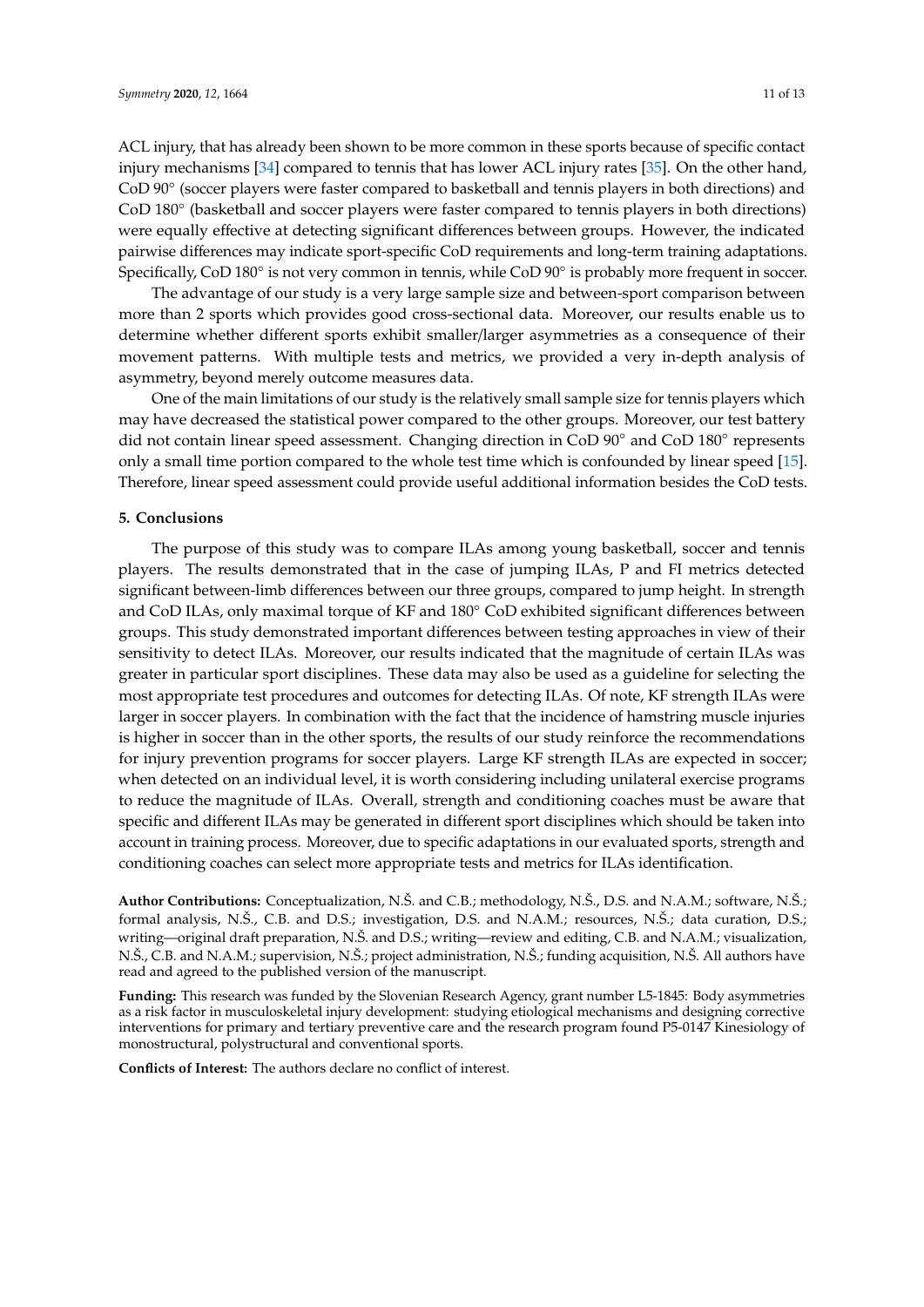# **References**

- <span id="page-11-0"></span>1. Keeley, D.; Pulmmer, H.; Oliver, G. Predicting asymmetrical lower extremity strength deficits in college-aged men and women using common horizontal and vertical power field tests: A possible screening mechanis. *J. Strength Cond. Res.* **2011**, *25*, 1632–1637. [\[CrossRef\]](http://dx.doi.org/10.1519/JSC.0b013e3181ddf690)
- <span id="page-11-1"></span>2. Sato, K.; Heise, G. Influence of weight distribution asymmetry on the biomechanics of a barbell back squat. *J. Strength Cond. Res.* **2012**, *26*, 342–349. [\[CrossRef\]](http://dx.doi.org/10.1519/JSC.0b013e318220e0a3) [\[PubMed\]](http://www.ncbi.nlm.nih.gov/pubmed/22228110)
- <span id="page-11-2"></span>3. Ruas, C.V.; Minozzo, F.; Pinto, M.D.; Brown, L.E.; Pinto, R.S. Lower-extremity strength ratios of professional soccer players according to field position. *Kinesiology* **2015**, *47*, 188–192. [\[CrossRef\]](http://dx.doi.org/10.1519/JSC.0000000000000766) [\[PubMed\]](http://www.ncbi.nlm.nih.gov/pubmed/25436632)
- <span id="page-11-3"></span>4. Bell, D.R.; Sanfilippo, J.L.; Binkley, N.; Heiderscheit, B.C. Lean mass asymmetry influences force and power asymmetry during jumping in collegiate athletes. *J. Strength Cond. Res.* **2014**, *28*, 884–891. [\[CrossRef\]](http://dx.doi.org/10.1519/JSC.0000000000000367) [\[PubMed\]](http://www.ncbi.nlm.nih.gov/pubmed/24402449)
- <span id="page-11-11"></span>5. Bishop, C.; Read, P.; Chavda, S.; Jarvis, P.; Turner, A. Using Unilateral Strength, Power and Reactive Strength Tests to Detect the Magnitude and Direction of Asymmetry: A Test-Retest Design. *Sports* **2019**, *7*, 58. [\[CrossRef\]](http://dx.doi.org/10.3390/sports7030058) [\[PubMed\]](http://www.ncbi.nlm.nih.gov/pubmed/30836623)
- <span id="page-11-21"></span>6. Bishop, C.; Read, P.; Chavda, S.; Jarvis, P.; Turner, A. Magnitude or Direction? Seasonal Variation of Interlimb Asymmetry in Elite Academy Soccer Players. *J. Strength Cond. Res.* **2020**. [\[CrossRef\]](http://dx.doi.org/10.1519/JSC.0000000000003565) [\[PubMed\]](http://www.ncbi.nlm.nih.gov/pubmed/32149878)
- <span id="page-11-4"></span>7. Maloney, S.J.; Fletcher, I.M.; Richards, J. A comparison of methods to determine bilateral asymmetries in vertical leg stiffness. *J. Sports Sci.* **2016**, *34*, 829–835. [\[CrossRef\]](http://dx.doi.org/10.1080/02640414.2015.1075055)
- <span id="page-11-5"></span>8. Bishop, C.; Read, P.; Brazier, J.; Jarvis, P.; Chavda, S.; Bromley, T.; Turner, A. Effects of Interlimb Asymmetries on Acceleration and Change of Direction Speed. *J. Strength Cond. Res.* **2019**. [\[CrossRef\]](http://dx.doi.org/10.1519/JSC.0000000000003135) [\[PubMed\]](http://www.ncbi.nlm.nih.gov/pubmed/31008864)
- <span id="page-11-6"></span>9. Suchomel, T.J.; Nimphius, S.; Bellon, C.R.; Stone, M.H. The Importance of Muscular Strength: Training Considerations. *Sports Med.* **2018**, *48*, 765–785. [\[CrossRef\]](http://dx.doi.org/10.1007/s40279-018-0862-z)
- <span id="page-11-7"></span>10. Haff, G.G.; Nimphius, S. Training principles for power. *Strength Cond. J.* **2012**, *34*, 2–12. [\[CrossRef\]](http://dx.doi.org/10.1519/SSC.0b013e31826db467)
- <span id="page-11-8"></span>11. Nimphius, S.; Geib, G.; Spiteri, T.; Calisle, D. 'Change of direction deficit' measurement on Division I American football players. *J. Aust. Strength Cond.* **2013**, *21*, 115–117.
- <span id="page-11-9"></span>12. Bishop, C.; Read, P.; McCubbine, J.; Turner, A. Vertical and Horizontal Asymmetries are Related to Slower Sprinting and Jump Performance in Elite Youth Female Soccer Players. *J. Strength Cond. Res.* **2018**. [\[CrossRef\]](http://dx.doi.org/10.1519/JSC.0000000000002544) [\[PubMed\]](http://www.ncbi.nlm.nih.gov/pubmed/29489719)
- <span id="page-11-12"></span>13. Dos'Santos, T.; Thomas, C.; Jones, P.A.; Comfort, P. Asymmetries in single and triple hop are not detrimental to change of direction speed. *J. Trainol.* **2017**, *6*, 35–41. [\[CrossRef\]](http://dx.doi.org/10.17338/trainology.6.2_35)
- <span id="page-11-10"></span>14. Lockie, R.G.; Callaghan, S.J.; Berry, S.P.; Cooke, E.R.A.; Jordan, C.A.; Luczo, T.M.; Jeffriess, M.D. Relationship between unilateral jumping ability and asymmetry on multidirectional speed in team-sport athletes. *J. Strength Cond. Res.* **2014**, *28*, 3557–3566. [\[CrossRef\]](http://dx.doi.org/10.1519/JSC.0000000000000588) [\[PubMed\]](http://www.ncbi.nlm.nih.gov/pubmed/24942166)
- <span id="page-11-13"></span>15. Maloney, S.J.; Richards, J.; Nixon, D.G.D.; Harvey, L.J.; Fletcher, I.M. Do stiffness and asymmetries predict change of direction performance? *J. Sports Sci.* **2017**, *35*, 547–556. [\[CrossRef\]](http://dx.doi.org/10.1080/02640414.2016.1179775)
- <span id="page-11-14"></span>16. Madruga-Parera, M.; Bishop, C.; Fort-Vanmeerhaeghe, A.; Beltran-Valls, M.; Skok, O.; Romero-Rodríguez, D. Interlimb Asymmetries in Youth Tennis Players: Relationships with Performance. *J. Strength Cond. Res.* **2019**. [\[CrossRef\]](http://dx.doi.org/10.1519/JSC.0000000000003152)
- <span id="page-11-15"></span>17. Dos'Santos, T.; Thomas, C.; Jones, P.A.; Comfort, P. Assessing Asymmetries in Change of Direction Speed Performance: Application of Change of Direction Deficit. *J. Strength Cond. Res.* **2019**, *33*, 2953–2961. [\[CrossRef\]](http://dx.doi.org/10.1519/JSC.0000000000002438)
- <span id="page-11-16"></span>18. Bishop, C.; Turner, A.; Maloney, S.; Lake, J.; Loturco, I.; Bromley, T.; Read, P. Drop Jump Asymmetry is Associated with Reduced Sprint and Change-of-Direction Speed Performance in Adult Female Soccer Players. *Sports* **2019**, *7*, 29. [\[CrossRef\]](http://dx.doi.org/10.3390/sports7010029)
- <span id="page-11-17"></span>19. Dos'Santos, T.; Christopher, T.; Comfort, P.; Jones, P.A. Comparison of Change of Direction Speed Performance and Asymmetries between Team-Sport Athletes: Application of Change of Direction Deficit. *Sports* **2018**, *6*, 174. [\[CrossRef\]](http://dx.doi.org/10.3390/sports6040174)
- <span id="page-11-18"></span>20. Turner, A.N.; Stewart, P.F. Strength and conditioning for soccer players. *Strength Cond. J.* **2014**, *36*, 1–13. [\[CrossRef\]](http://dx.doi.org/10.1519/SSC.0000000000000054)
- <span id="page-11-19"></span>21. Read, P.J.; Hughes, J.; Stewart, P.; Chavda, S.; Bishop, C.; Edwards, M.; Turner, A.N. A needs analysis and field-based testing battery for basketball. *Strength Cond. J.* **2014**, *36*, 13–20. [\[CrossRef\]](http://dx.doi.org/10.1519/SSC.0000000000000051)
- <span id="page-11-20"></span>22. Roberts, T.; Turner, A.; Mayers, R. A field based test battery for tennis. *Prof. Strength Cond.* **2011**, *20*, 13–22.